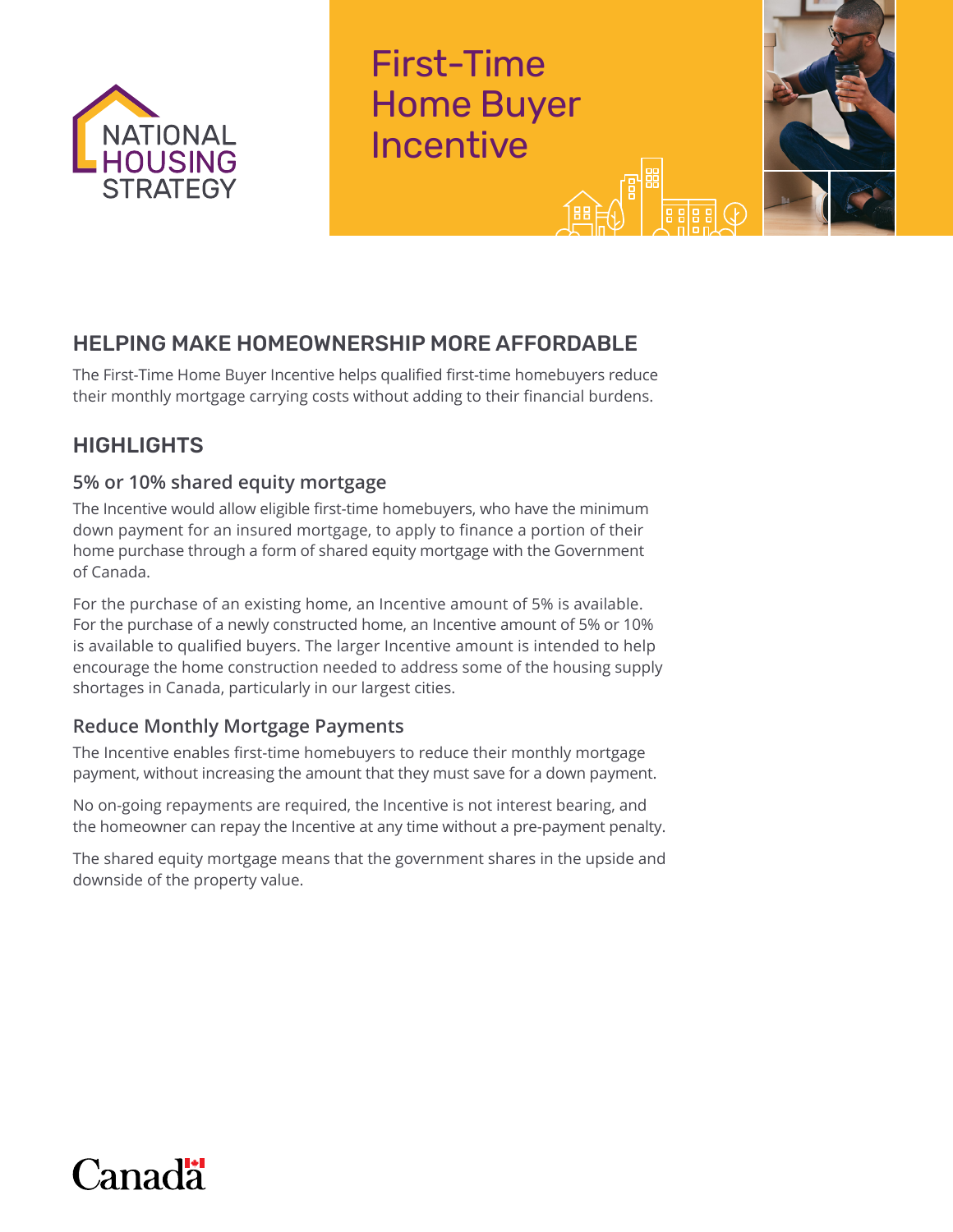## HERE'S AN EXAMPLE



Anita wants to buy a newly constructed home for \$400,000.

Through the Incentive, Anita can apply to receive \$40,000 in a shared equity mortgage

(10% of the cost of a newly constructed home) through the program, on top of the minimum required down payment of \$20,000 (5% of the purchase price) from savings.

This lowers Anita's mortgage amount and reduces the monthly expenses.

As a result, Anita's mortgage is \$228 less a month or \$2,736 a year.

What if Anita has an annual qualifying income of \$83,125?

To be eligible for the First-Time Home Buyer Incentive, Anita will have to purchase a home that is no more than \$350,000.

Anita still has the required minimum down payment of 5% of the purchase price (\$17,500) from savings and can apply to receive \$35,000 in a shared equity mortgage (10% of the cost of a newly constructed home).

This would reduce Anita's mortgage payments by \$200 less a month or \$2,401 per year.

## ELIGIBILITY & REQUIREMENTS

#### **First-Time Homebuyer Requirement**

At least one homeowner must be a first-time homebuyer, which is considered as the following:

- Have never purchased a home before
- Have gone through a breakdown of marriage or common-law partnership (even if the other first-time home buyer requirements are not met)
- In the last 4 years, has not occupied a home that either themselves or their current spouse or common-law partner owned

**IMPORTANT:** It's possible that you or your spouse or common-law partner qualifies for the First-Time Home Buyer Incentive (if you are in a married or common-law relationship) with the 4-year clause even if you've owned a home.

#### **Occupancy**

Incentive is to help first-time homebuyers purchase their first home with the intent to occupy. Investment properties are not eligible.

#### **Mortgage Loan Insurance Requirement**

Mortgages must be eligible for mortgage loan insurance through either Canada Guaranty, CMHC or Sagen. The first mortgage must be greater than 80% of the value of the property and is subject to a mortgage loan insurance premium.

The premium is based on the loan-to-value ratio of the first mortgage only. That is, the first mortgage amount divided by the purchase price. The Incentive amount is included with the total down payment.

Mortgage loan insurance premiums may be subject to provincial taxes.

### **Borrower Eligibility**

Canadian citizens, permanent residents, and non-permanent residents who are legally authorized to work in Canada.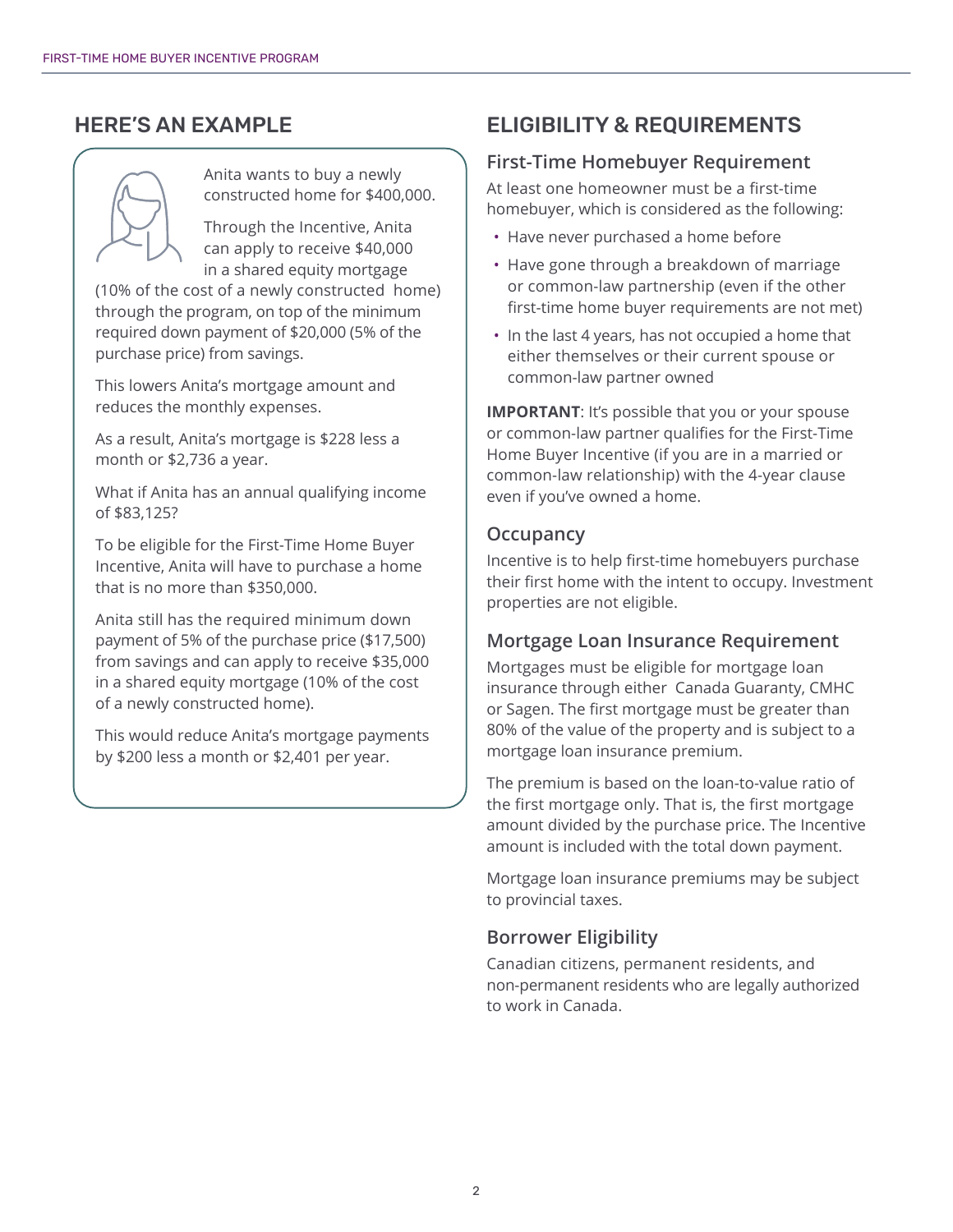#### **Income Requirement**

Total qualifying income must not exceed a maximum threshold, depending on the housing market. The maximum total qualifying income for Toronto, Vancouver and Victoria Census Metropolitan Areas (CMAs) is \$150,000 per annum. For all other housing markets, the maximum total qualifying income is \$120,000 per annum. Income is subject to qualifying income requirements set out by lenders and mortgage loan insurers.

## **Property Types**

Eligible residential properties include:

- new construction
- re-sale home
- new and re-sale mobile homes

Residential properties can include 1 to 4 units.

Types of residential properties include:

- single family homes
- semi-detached homes
- duplex
- triplex
- fourplex
- town houses
- condominium units

**IMPORTANT:** The property must be located in Canada and must be suitable and available for full-time, year-round occupancy.

## INCENTIVE BY PROPERTY TYPE

| <b>Property Type</b>       | Incentive (%) |
|----------------------------|---------------|
| New Construction           | 5% or 10%     |
| <b>Existing Home</b>       | 5%            |
| New or re-sale mobile home | 5%            |
|                            |               |

### **Minimum Down Payment Requirement**

For 1-2 unit properties, 5% of the first \$500,000 of the lending value and 10% of the remainder of the lending value, from traditional sources of down payment. For 3-4 unit properties, the minimum down payment is 10% of the lending value, from traditional sources of down payment.

#### **Maximum Down Payment Requirement**

For a 10% Incentive, the maximum down payment is 9.99%. For a 5% Incentive, the maximum down payment is 14.99%.

#### **Traditional Sources of Down Payment**

A traditional down payment comes from sources such as savings, withdrawal/collapse of a registered retirement savings plan (RRSP), funds borrowed against proven assets, or a non-repayable financial gift from a relative.

#### **Non-Traditional Sources of Down Payment**

A non-traditional down payment source, such as unsecured personal loans or unsecured lines of credit used to satisfy minimum down payment requirements is **not eligible** for the Program.

#### **Loan-to-Value Requirement**

The insured first mortgage loan-to-value must be above 80%.

#### **Mortgage-to-Income Requirement**

The combined mortgage and Incentive amount must not exceed a maximum threshold depending on the housing market. The maximum Mortgage to Income (MTI) ratio for Toronto, Vancouver and Victoria CMAs is 4.5. For all other housing markets, the maximum MTI ratio is 4.0.

The amount for the mortgage loan insurance premium is excluded from this calculation.

#### **Debt Service**

The maximum threshold is subject to requirements by lenders and mortgage loan insurer's policies, and only applied on the first mortgage.